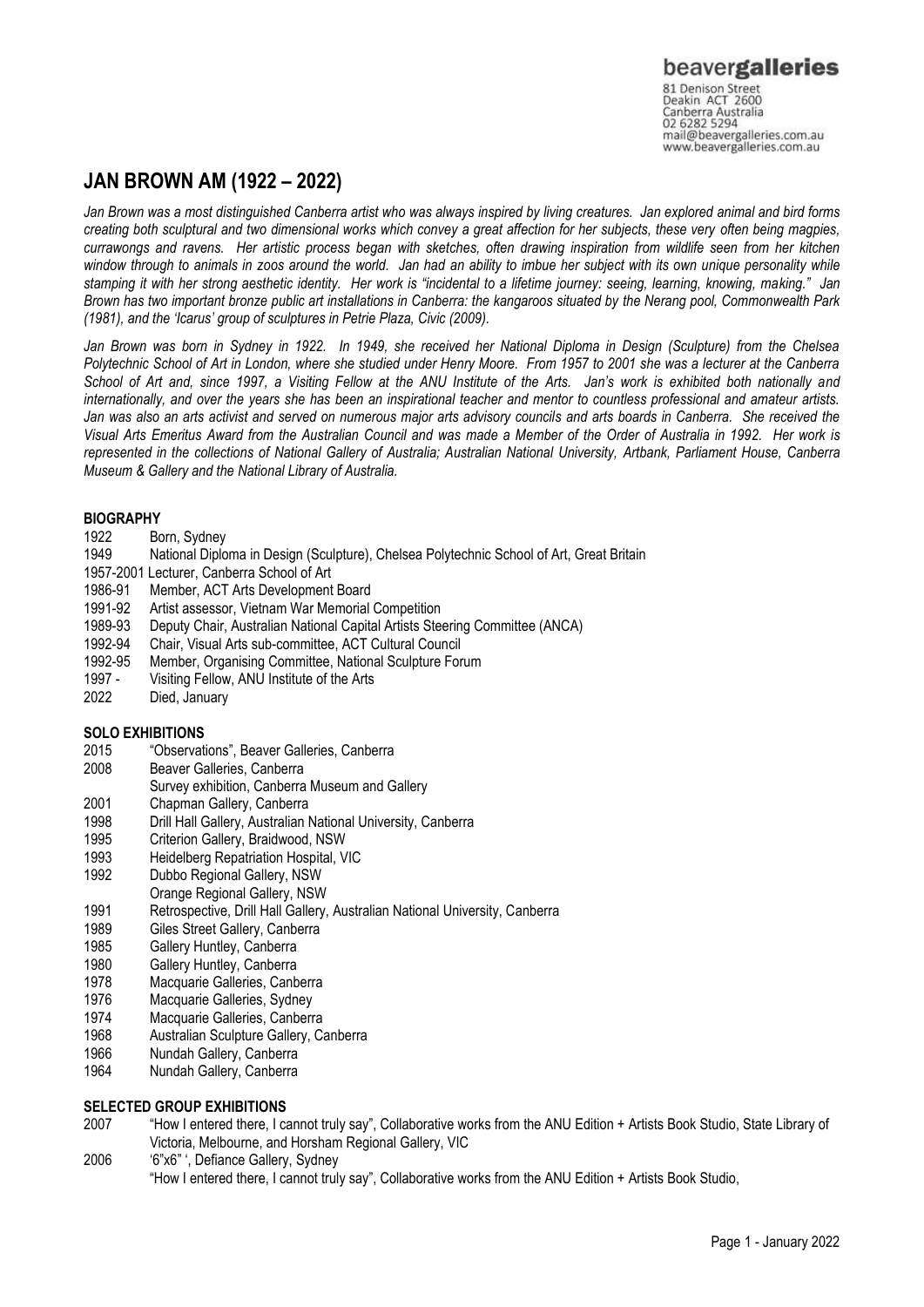**beavergalleries**<br> **S1 Denison Street**<br>
Deakin ACT 2600<br>
Canberra Australia<br>
02 6282 5294<br>
mail@beavergalleries.com.au<br>
www.beavergalleries.com.au

|      | Fountain Gallery, Port Augusta, SA; Bunbury Regional Gallery, WA; and Bathurst Regional Gallery, NSW                 |
|------|----------------------------------------------------------------------------------------------------------------------|
| 2005 | Defiance Gallery, Sydney                                                                                             |
|      | "Visions", Canberra Museum and Gallery                                                                               |
|      | "Flock", Helen Maxwell Gallery, Canberra                                                                             |
|      | '6"x6" ', Defiance Gallery, Sydney                                                                                   |
|      | "How I entered there, I cannot truly say", Collaborative works from the ANU Edition + Artists Book Studio, Artspace  |
|      | Mackay, QLD                                                                                                          |
| 2004 | "Selected works from CMAG Collection", Canberra Museum and Gallery                                                   |
|      | "Ruth Prowse Collection", ANU Drill Hall Gallery, Canberra                                                           |
|      | "Spring Gallery Artists", Michael Carr Gallery, Sydney                                                               |
|      | '6"x6" ', Defiance Gallery, Sydney                                                                                   |
|      | "Acquisitions 1995 - 2004", Drill Hall Gallery, Canberra                                                             |
| 2003 | "Artists Books", National Library of Australia, Canberra                                                             |
|      | "Reflecting Canberra", Canberra Museum and Gallery                                                                   |
|      | Michael Carr Gallery, Sydney                                                                                         |
|      | '6"x6" ', Defiance Gallery, Sydney                                                                                   |
| 2002 | "Edition & Artists Book Survey", Canberra Museum and Gallery                                                         |
|      | '6"x6" ', Defiance Gallery, Sydney                                                                                   |
| 2001 | "Art in Public Spaces", Canberra Museum and Gallery                                                                  |
| 2000 | '6"x6" ', Defiance Gallery, Sydney                                                                                   |
| 1999 | ANCA Gallery, Canberra                                                                                               |
|      | "Collective Wisdom", Canberra Museum and Gallery                                                                     |
| 1997 | ANCA Gallery, Canberra                                                                                               |
|      | "Powerful Animals", Lake Macquarie Regional Gallery, NSW                                                             |
|      | Australian Embassy, Washington, USA                                                                                  |
|      | AGOG, Canberra                                                                                                       |
|      | "First Canberra Drawing Biennale", Drill Hall Gallery, Canberra                                                      |
| 1996 | ANCA Gallery, Canberra                                                                                               |
|      | "First Canberra Drawing Biennale", Drill Hall Gallery, Canberra                                                      |
| 1995 | Albury Regional Gallery, NSW                                                                                         |
|      | "Canberra National Sculpture Forum Exhibition", Solander Galleries, Canberra<br>Brindabella Gallery, Toronto, Canada |
| 1994 | ANCA Gallery, Canberra                                                                                               |
|      | "20th Anniversary Exhibition", Solander Galleries, Canberra                                                          |
| 1993 | Ben Grady Gallery, Canberra                                                                                          |
|      | "10 Years of Acquisitions - a selection from the ANU Collection", Drill Hall Gallery, Canberra                       |
| 1992 | Cuppacumbalong Craft Centre, ACT                                                                                     |
|      | "Drawing, '92", Canberra School of Art, Canberra                                                                     |
| 1991 | Cuppacumbalong Craft Centre, ACT                                                                                     |
|      | Graeme Sturgeon Memorial Exhibition, Macquarie Galleries, Sydney                                                     |
| 1990 | Second Australian Contemporary Art Fair, Melbourne                                                                   |
| 1989 | Sculpture in a Garden, Huntley Gallery, Canberra                                                                     |
|      | Giles Street Gallery, Canberra                                                                                       |
| 1988 | Mildura Sculpture Triennial Exhibition, NSW                                                                          |
|      | Canberra School of Art Staff Exhibition, Canberra                                                                    |
| 1987 | Huntley Gallery, Canberra                                                                                            |
| 1986 | Canberra School of Art Staff Exhibition                                                                              |
| 1985 | Mildura Sculpture Triennial Exhibition, NSW                                                                          |
| 1983 | Canberra School of Art Staff Exhibition, Canberra                                                                    |
| 1982 | Mildura Sculpture Triennial Exhibition, NSW                                                                          |
| 1981 | Craft Council Galleries, Brisbane                                                                                    |
| 1979 | Murray Crescent Galleries, Canberra                                                                                  |
|      | Canberra School of Art Staff Exhibition                                                                              |
| 1977 | Susan Gillespie Galleries, Canberra                                                                                  |
| 1976 | Macquarie Galleries, Canberra                                                                                        |
|      | Canberra School of Art Staff Exhibition, Canberra                                                                    |
| 1975 | Anna Simons Gallery, Canberra                                                                                        |